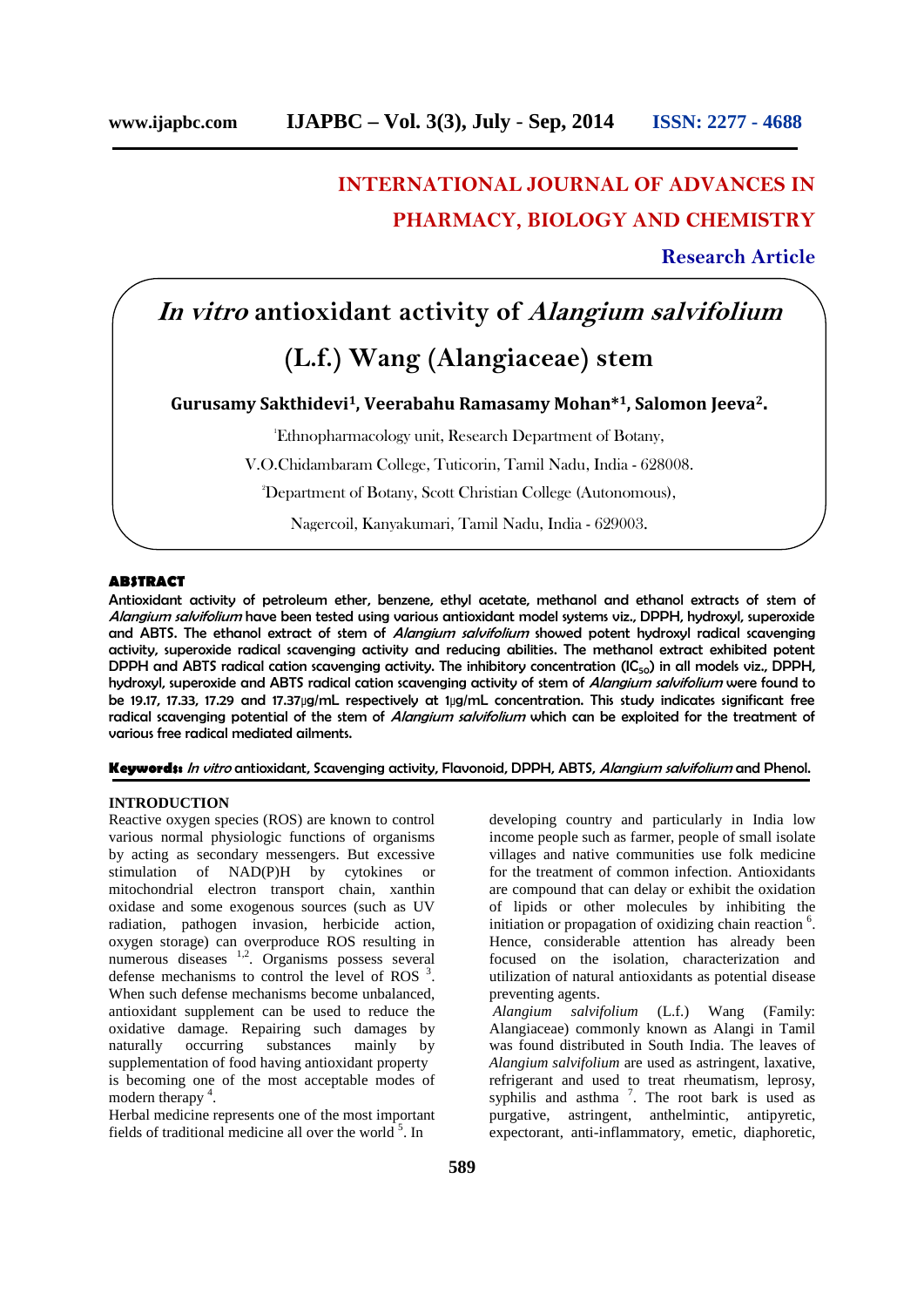anticancer, antimicrobial and antitumor agents <sup>8,9,10</sup>. The root is used as hypotensive agent, anthelmintic and used in the treatment of biliousness, inflammation and snakebite. The stem bark shows antitubercular activity. The fruits are used as laxative, refrigerant, emetic and antiphlegmatic agent.

To the best of our knowledge, no reports are available on the antioxidant potential of various extracts of stem of *Alangium salvifolium.* In this paper, we investigated the antioxidant activity of various extracts that were derived from *Alangium salvifolium.* Furthermore, the total phenolic and total flavonoid content of *Alangium salvifolium* stem were also determined.

## **MATERIALS AND METHODS**

#### **Collection of plant sample**

Stem of *Alangium salvifolium* (L.f.) Wang was collected from Kottaram, Kanyakumari District, Tamil Nadu. With the help of local flora, voucher specimens were identified and preserved in the Ethnopharmacology Unit, Research Department of Botany, V.O.Chidambaram College, Tuticorin, Tamil Nadu for further references.

#### **Plant sample extraction**

The coarse powder (100g) of *Alangium salvifolium* stem was extracted successively with petroleum ether, benzene, ethyl acetate, methanol and ethanol, each 250 mL in a Soxhlet apparatus for 48 hrs. All the extracts were filtered through Whatman No.41 filter paper. All the extracts were concentrated in a rotary evaporator. The concentrated extracts were used for *in vitro* antioxidant activity. The methanol extract was used for the estimation of total phenolics and flavonoids.

#### **Estimation of total phenolic content**

Total phenolic content was estimated using the Folin- Ciocalteu method  $^{11}$ . Samples (100 $\mu$ L) were mixed thoroughly with 2 mL of 2%  $Na<sub>2</sub>CO<sub>3</sub>$ . After 2 minutes 100 µL of Folin-Ciocalteu reagent was added to the mixture. The resulting mixture was allowed to stand at room temperature for 30 min and the absorbance was measured at 743 nm against a blank. Total phenolic content was expressed as gram of gallic acid equivalents per 100 gram of dry weight (g  $100g^{-1}DW$  of the plant samples.

## **Estimation of Flavonoid**

The flavonoid content was determined  $12$ . An aliquot of 0.5mL of sample (1mg/mL) was mixed with 0.1mL of 10% aluminium chloride and 0.1mL of potassium acetate (1M). In this mixture, 4.3mL of 80% methanol was added to make 5mL volume. This mixture was vortexed and the absorbance was measured spectrophotometrically at 415nm. The value of optical density was used to calculate the total flavonoid content present in the sample.

#### **DPPH radical scavenging activity**

The DPPH is a stable free radical and is widely used to assess the radical scavenging activity of antioxidant component. This method is based on the reduction of DPPH in methanol solution in the presence of a hydrogen donating antioxidant due to the formation of the non radical form  $DPPH-H$ <sup>13</sup>.

The free radical scavenging activity of all the extracts was evaluated by 1, 1-diphenyl-2-picryl-hydrazyl (DPPH) according to the previously reported method <sup>13</sup>. Briefly, an 0.1mM solution of DPPH in methanol was prepared, and 1mL of this solution was added to 3 mL of the solution of all extracts in methanol at different concentration (50,100,200,400 & 800μg/mL).The mixtures were shaken vigorously and allowed to stand at room temperature for 30 minutes. Then the absorbance was measured at 517 nm using a UV-VIS spectrophotometer (Genesys 10S UV: Thermo electron corporation). Ascorbic acid was used as the reference. Lower absorbance values of reaction mixture indicate higher free radical scavenging activity. The capability to scavenging the DPPH radical was calculated by using the following formula.

DPPH scavenging effect (% inhibition) =  $\{(A_0 A_1$ )/ $A_0$ )\*100}

Where,  $A_0$  is the absorbance of the control reaction, and  $A_1$  is the absorbance in presence of all of the extract samples and reference. All the tests were performed in triplicates and the results were averaged

## **Hydroxyl radical scavenging activity**

The scavenging capacity for hydroxyl radical was measured according to the modified method of Halliwell  $^{14}$ . Stock solutions of EDTA (1mM), FeCl<sub>3</sub> (10mM), Ascorbic Acid (1mM),  $H<sub>2</sub>O<sub>2</sub>$  (10mM) and Deoxyribose (10 mM) were prepared in distilled deionized water.

The assay was performed by adding 0.1mL EDTA,  $0.01$ mL of FeCl<sub>3</sub>,  $0.1$ mL H<sub>2</sub>O<sub>2</sub>,  $0.36$ mL of deoxyribose, 1.0mL of the extract of different concentration  $(50,100,200,400 \& 800 \mu\text{g/mL})$  $(50,100,200,400$ dissolved in distilled water, 0.33mL of phosphate buffer (50mM , pH 7.9), 0.1mL of ascorbic acid in sequence. The mixture was then incubated at  $37^{\circ}$ C for 1 hour. 1.0mL portion of the incubated mixture was mixed with 1.0mL of 10%TCA and 1.0mL of 0.5% TBA (in 0.025M NaOH containing 0.025% BHA) to develop the pink chromogen measured at 532nm. The percentage inhibition was calculated by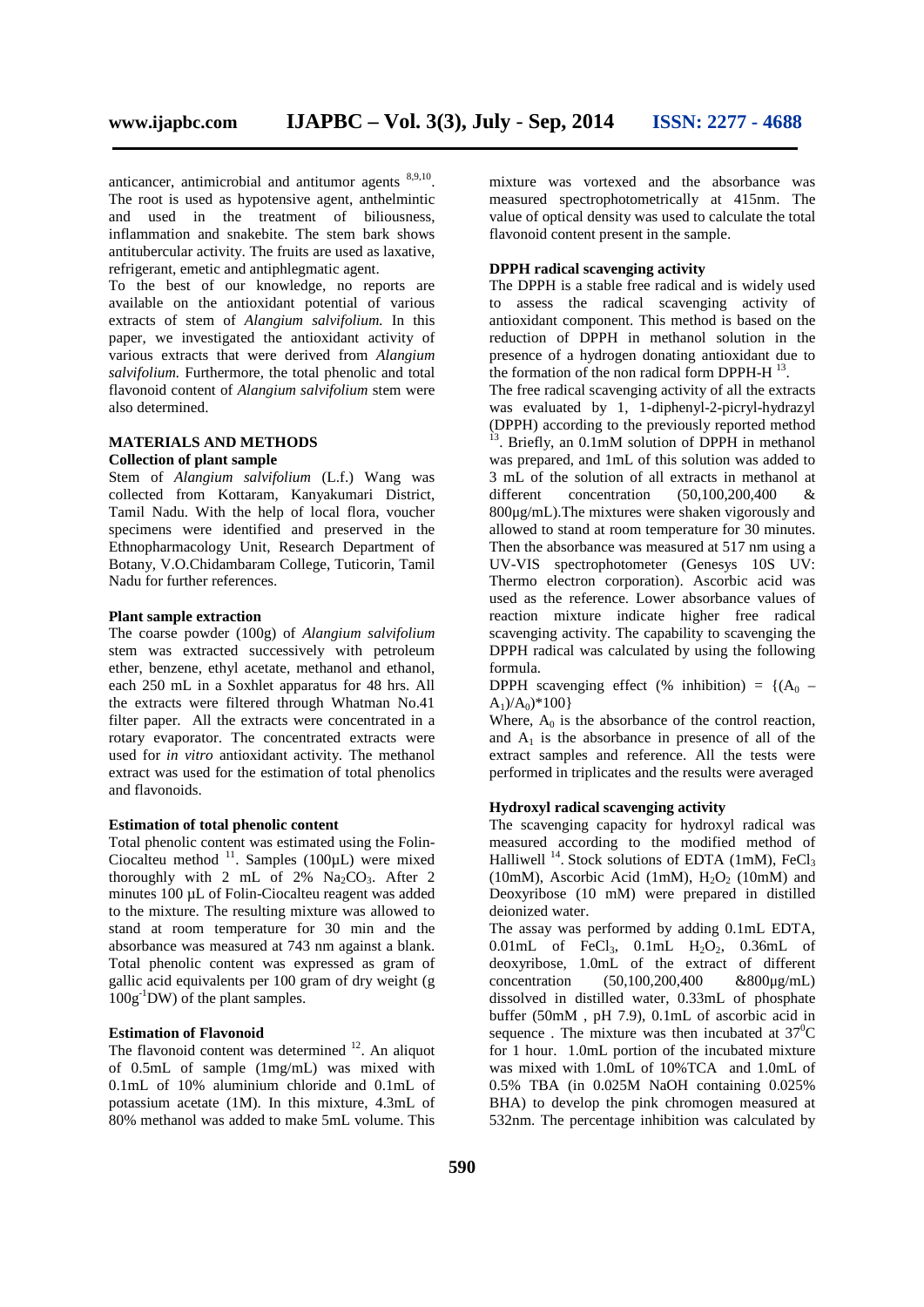comparing the results of the test with those of the control using the above formula.

## **Superoxide radical scavenging activity**

The superoxide anion scavenging activity was measured as described by Srinivasan *et al* <sup>15</sup>. The superoxide anion radicals were generated in 3.0 mL of Tris – HCL buffer (16 mM, pH 8.0), containing 0.5 mL of NBT (0.3mM), 0.5 mL NADH (0.936mM) solution, 1.0 mL extract of different concentration (50,100,200,400 & 800μg/mL), and 0.5 mL Tris – HCl buffer (16mM, pH 8.0). The reaction was started by adding 0.5 mL PMS solution (0.12mM) to the mixture, incubated at  $25^{\circ}$ C for 5 min and the absorbance was measured at 560 nm against a blank sample, ascorbic acid. The percentage inhibition was calculated by comparing the results of the test with those of the control using the above formula

#### **Antioxidant activity by radical cation (ABTS +)**

ABTS assay was based on the slightly modified method of Huang *et al* <sup>16</sup>. ABTS radical cation (ABTS+) was produced by reacting 7mM ABTS solution with 2.45 mM potassium persulphate and allowing the mixture to stand in the dark at room temperature for 12-16 h before use. The ABTS + Solution were diluted with ethanol to an absorbance of 0.70+0.02 at 734 nm. After addition of sample or trolox standard to 3.9 mL of diluted ABTS+ solution, absorbance was measured at 734 nm by Genesys 10S UV-VIS (Thermo scientific) exactly after 6 minutes. Results were expressed as trolox equivalent antioxidant capacity (TEAC). The percentage inhibition was calculated by comparing the results of the test with those of the control using the above formula.

## **Reducing power**

The reducing power of the extract was determined by the method of Kumar and Hemalatha <sup>17</sup> . 1.0 mL of solution containing 50,100,200,400 &800μg/mL of extract was mixed with sodium phosphate buffer (5.0 mL, 0.2 M, pH6.6) and potassium ferricyanide (5.0 mL,  $1.0\%$ ): The mixture was incubated at  $50\degree$ C for 20 minutes. Then 5mL of 10% trichloroacetic acid was added and centrifuged at 980 g (10 minutes at  $5^{\circ}$ C) in a refrigerator centrifuge. The upper layer of the solution (5.0 mL) was diluted with 5.0 mL of distilled water and ferric chloride and absorbance read at 700 nm. The experiment was performed thrice and results were averaged.

## **Statistical analysis**

Antioxidant activities like DPPH radical scavenging activity, hydroxyl radical scavenging activity,

superoxide radical activity, ABTS radical cation scavenging activity and reducing powers were estimated in triplicate determinations. Data were analyzed using the statistical analysis system SPSS (SPSS software for windows release 17.5; SPSS Inc., Chicago IL, USA) Estimates of mean, standard error for aforesaid parameters were calculated.

## **RESULTS**

**Total phenolic content and total flavonoid content** The total phenolic and total flavonoid content of the methanol extract of *A. salvifolium* stem were found to be  $0.62g 100g^{-1}$  and  $0.99g 100g^{-1}$ .

#### **DPPH radical scavenging activity**

DPPH radical scavenging activity of petroleum ether, benzene, ethyl acetate, methanol and ethanol extracts of *A. salvifolium* stem was shown in Figure1. The scavenging effect increases with the concentration of standard and samples. Among the solvent tested, methanol extract (800 µg/mL) exhibited highest DPPH radical scavenging activity (112.45%) with lowest IC<sub>50</sub> value (17.18  $\mu$ g/mL). A higher DPPH radical scavenging activity is associated with a lower  $IC_{50}$  value.

#### **Hydroxyl radical scavenging activity**

Hydroxyl radical scavenging activity of petroleum ether, benzene, ethyl acetate, methanol and ethanol extract of *A. salvifolium* stem was presented in figure 2. Hydroxyl radical scavenging activity of different extracts of *A. salvifolium* stem increases with the concentration of extracts. At 800 µg/mL ethanol extract which has lowest IC<sub>50</sub> value (17.33  $\mu$ g/mL) showed highest scavenging activity (102.19%) against hydroxyl radical.

## **Superoxide radical scavenging activity**

The *A. salvifolium* stem extracts were subjected to the superoxide scavenging activity and the results were shown in figure 3. It indicates that ethanol extract of *A. salvifolium* stem (800µg/mL) exhibited the maximum superoxide scavenging activity (113.80%) which is higher than the standard ascorbic acid whose scavenging effect is 101.23%.  $IC_{50}$  values (Table 1) of petroleum ether, benzene, ethyl acetate, methanol and ethanol extract of *A. salvifolium* stem and standard in this assay were 23.06, 23.24, 23.93, 18.38, 17.29 and 20.94 µg/mL respectively.

#### **ABTS radical cation scavenging activity**

The *A. salvifolium* stem extracts were subjected to ABTS radical cation scavenging activity and the results were presented in figure 4. The methanol extract exhibited potent ABTS radical cation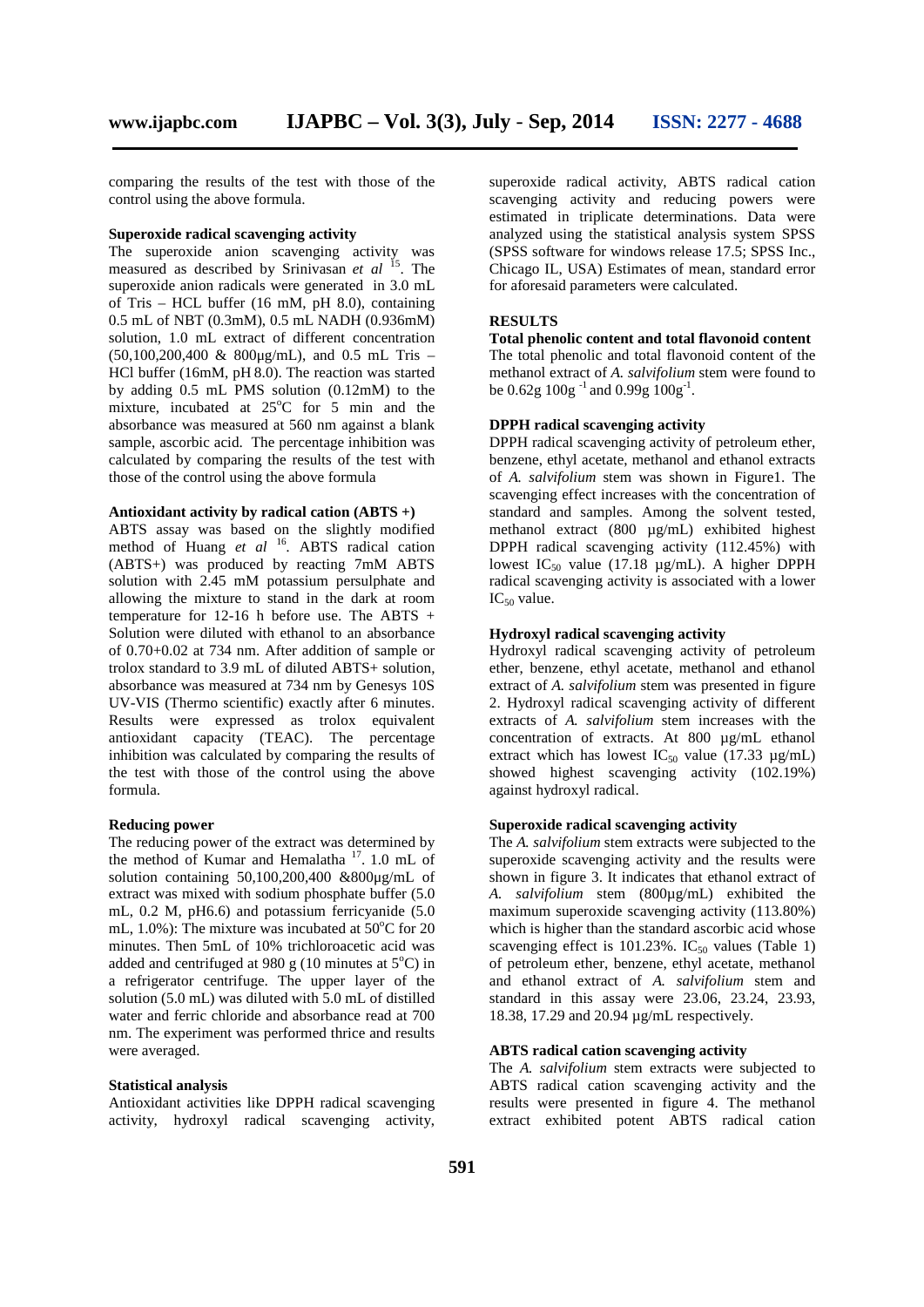scavenging activity (113.84%) in concentration dependent manner and petroleum ether extract has least scavenging activity (73.90%). A higher ABTS radical cation scavenging activity is associated with a lower IC<sub>50</sub> value (17.37 $\mu$ g/mL).

## **Reducing power**

Figure 5 showed the reducing ability of different solvent extracts of *A. salvifolium* stem compared to ascorbic acid. The results clearly indicate that the reducing power of the *A. salvifolium* stem extracts increased in dose dependent manner. Among the solvent tested, ethanol extract exhibited higher reducing activity (0.417OD).

#### **DISCUSSION**

There is increasing evidence that indigenous antioxidants may be useful in preventing the deleterious consequences of oxidative stress and there is increasing interest in the protective biochemical functions of natural antioxidants contained in spices, herbs and medicinal plants  $^{18, 19}$ . Phenols and flavonoids are the precursors considered to be beneficial antioxidants as they exhibit the scavenging activity of harmful active oxygen species <sup>20</sup>. The antioxidant activity of this plant may be due to the presence of phenolic substances.

## **DPPH radical scavenging activity**

The DPPH radical scavenging assay is an easy rapid and sensitive method for the antioxidant screening of plant extracts. A number of methods are available for the determination of free radical scavenging activity but the assay employing the stable 2, 2-diphenyl-1 picryl-hydrazyl radical (DPPH) has received the maximum attention owing to its ease of use and its convenience  $2^1$ . From the present results it may be postulated that the extracts of *Alangium salvifolium* stem reduces the DPPH radical to corresponding hydrazine when its reacts with hydrogen donors in antioxidant principles.

## **Hydroxyl radical scavenging activity**

Hydroxyl radicals are the major active oxygen species causing lipid peroxidation and enormous biological damage  $^{22}$ . They were produced in this study by incubating ferric-EDTA with ascorbic acid and  $H_2O_2$  at pH 7.4, and reacted with 2-deoxy-2ribose to generate a malondialdehyde (MDA)-like product. This compound forms a pink chromogen salvifolium upon heating with TBA at low  $pH^{-14}$ . When the extracts of *A. salvifolium* stem were added to the reaction mixture, it removed the hydroxyl radicals from the sugar and prevented the reaction. The  $IC_{50}$ value indicates that the plant extract is a better

hydroxyl radical scavenger than the standard ascorbic acid.

## **Superoxide radical scavenging activity**

Numerous biological reactions generate superoxide radical which is a toxic species. Although they cannot directly initiate lipid oxidation, superoxide radical anions are potential precursors of highly reactive species such as hydroxyl radical and thus the study of the scavenging of this radical is important. Superoxide radicals were generated in a PMS-NADH system and are assayed by the reduction of NBT  $^{23}$ . Superoxide anion plays an important role in the formation of reactive oxygen species (ROS) such as hydrogen peroxide, hydroxyl radical, and singlet oxygen which induce oxidative damage in lipids, proteins and DNA  $^{24, 25}$ . The extracts demonstrate the dose-response inhibition of the superoxide anion radicals. Among the five extracts of stem for superoxide anion scavenging activity, higher activity was shown by ethyl acetate extracts when compared with the other extracts.

#### **ABTS radical cation scavenging activity**

ABTS assay is an excellent tool for determining the antioxidant activity of hydrogen‐donating antioxidants and of chain-breaking antioxidants  $^{26}$ . The extract efficiently scavenged ABTS radicals generated by the reaction between 2, 2'‐azinobis (3‐ethylbenzothiazolin‐6‐sulphonic acid) (ABTS) and ammonium persulfate (Figure 4). The activity was found to be increased in a dose‐dependent manner. The ABTS radical scavenging activity of methanol extract of *A. salvifolium* stem (113.84%) indicates its ability to scavenge free radicals, thereby preventing lipid oxidation via a chain‐breaking reaction.

## **Reducing Power Assay**

In this assay the yellow colour of the test solution changes to various shades of green and blue is depending upon the reducing power of each compound. The presence of radicals (ie antioxidant) causes the conversion of the Fe  $3+ /$  ferricyanide complex used in this method to the ferrous form. Therefore by measuring the formation of pearls Prussian blue at 700nm, the Fe 2+ concentration can be monitored; a higher absorbance at 700nm indicates a higher reducing power  $2^7$ . The relative reducing power of the different solvent extract of *A. stem from the results are* benzene>ethanol>petroleum ether>methanol>ethyl acetate.

The higher absorbance of benzene extracts may be due to its strong reducing power potential. The reducing power of the extracts may be due to the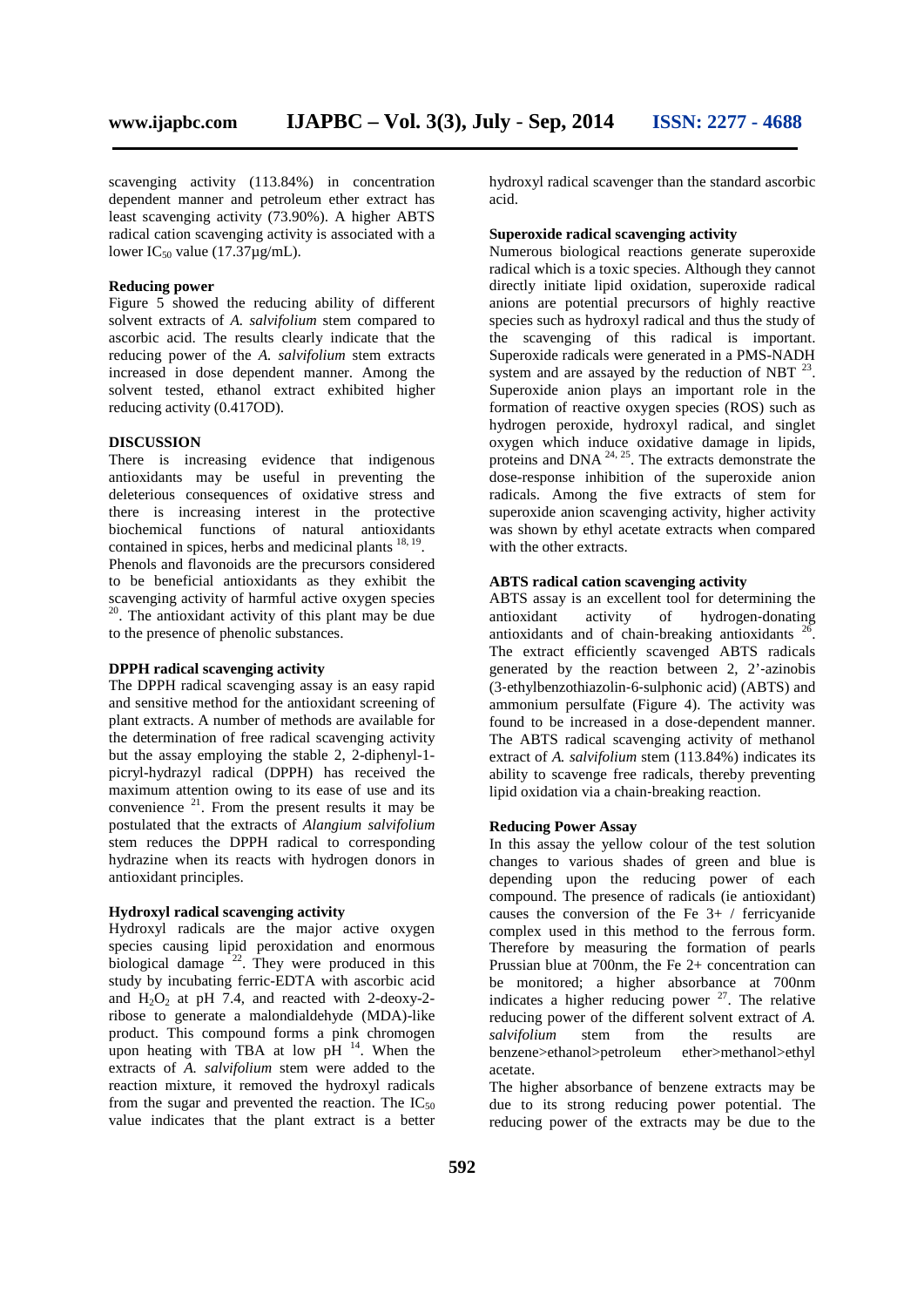biologically active compounds in the extract which phytochemicals possess potent donating abilities. This assay further confirmed the antioxidant properties of the extracts.

#### **CONCLUSION**

The findings of the present study clearly indicate the potential antioxidant properties of the different solvent extracts of *A. salvifolium* stem. The promising results of this plant extract with antioxidant assay models proved the plant to be a potential antioxidant agent. This efficacy of the plant could be attributed to the synergistic effect of various the antioxidant properties of the extracts.<br>
Surface investigation needs to be undertaken in order to<br> **SCLUSION**<br>
SCLUSION<br>
Findings of the present study clearly indicate the<br>
this attributed compounds. Further detailed<br>

like flavanoids, steroids and polyphenolic compounds. Further detailed investigation needs to be undertaken in order to evaluate the mode of action of this plant extracts at the molecular level.

## **ACKNOWLEDGEMENT**

The authors are thankful to Dr. R. Sampathraj, Honorary Director, Samsun Clinical Research Laboratory, Thirupur for providing necessary facilities to carry out this work. The sealing the mode of action of this planet and the molecular level.<br>
The molecular level.<br>
The **ACKNOWLEDGEMENT**<br>
The authors are thankful to Dr. R.<br>
With Honorary Director, Samsun Clinic:<br>
De a Laboratory, Thirupur for

| ັ                          |            |                   | ິ                             | $\cdot$    |
|----------------------------|------------|-------------------|-------------------------------|------------|
| Different solvent extracts | DPPH assay | Hydroxyl<br>assay | Superoxide dismutase activity | ABTS assay |
| Petroleum ether            | 21.64      | 21.96             | 23.06                         | 23.18      |
| Benzene                    | 23.23      | 21.03             | 23.24                         | 22.96      |
| Ethyl acetate              | 20.78      | 22.54             | 23.93                         | 22.02      |
| Methanol                   | 17.18      | 19.83             | 18.38                         | 17.37      |
| Ethanol                    | 19.17      | 17.33             | 17.29                         | 18.46      |
| Standard (Ascorbic acid)   | 18.35      | 17.84             | 20.94                         |            |
| Standard (Trolox)          |            |                   |                               | 22.15      |

**Table 1 1IC<sup>50</sup> values of different solvent extracts of stem of** *Alangium salvifolium* **of** 



**Fig 1 DPPH radical scavenging activity of different solvent extracts of stem of** *Alangium salvifolium*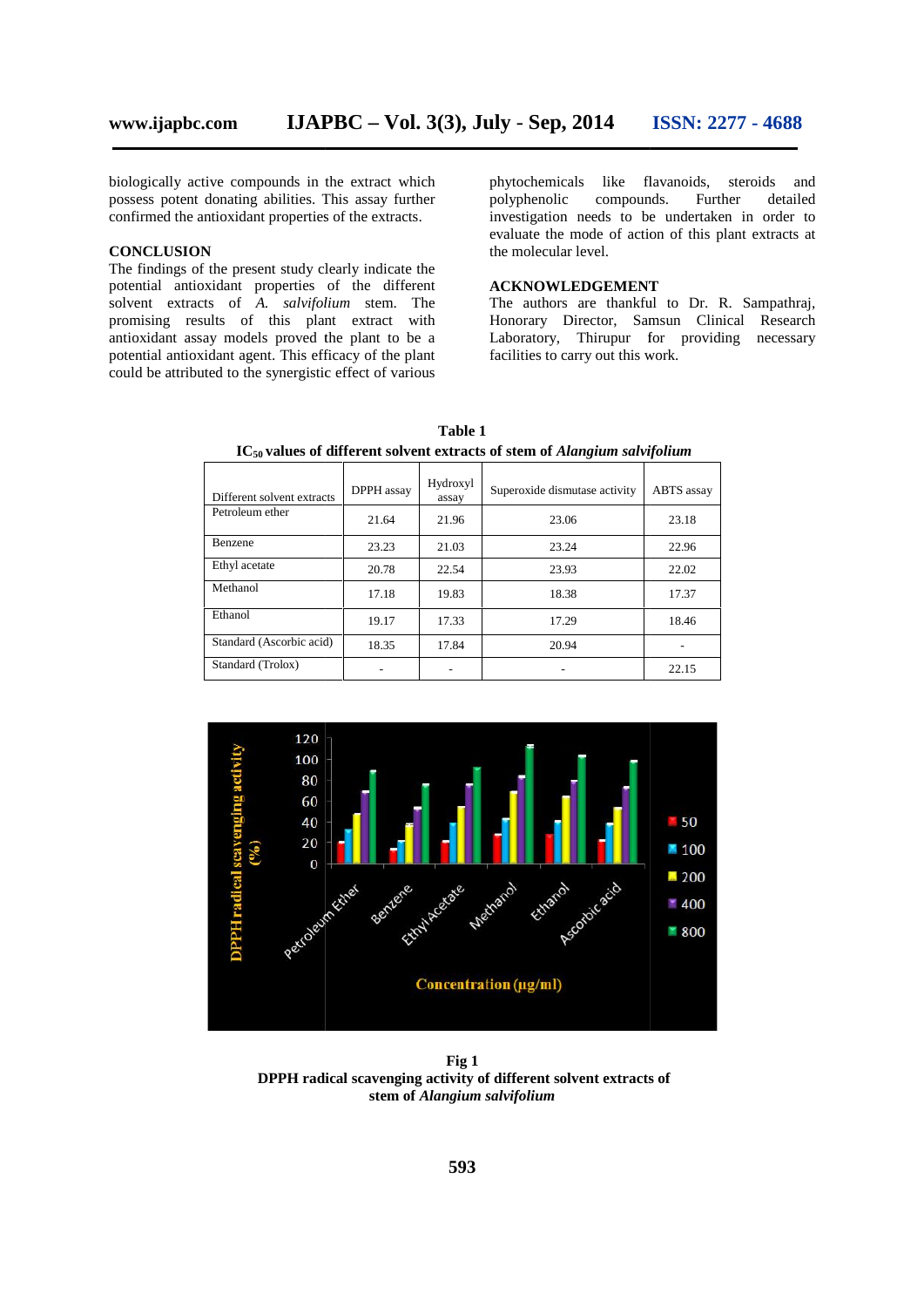

**Fig 2 Hydroxyl radical scavenging activity of different solvent extracts of stem of** *Alangium salvifolium*



**Fig 3 Superoxide radical scavenging activity of different solvent extracts of ofstem of** *Alangium salvifolium Alangium*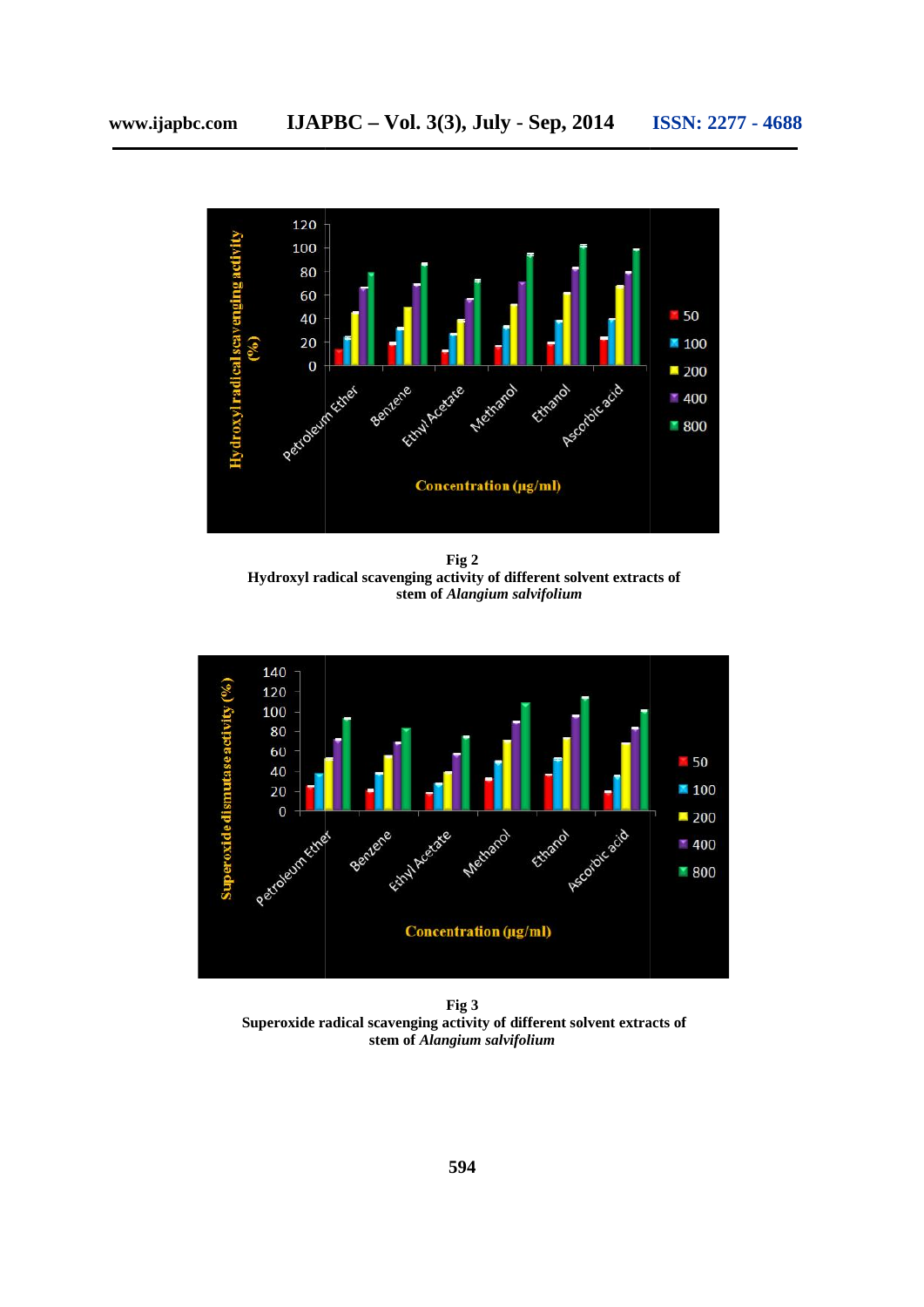

**Fig 4 ABTS radical cation scavenging activity of different solvent extracts of of stem of** *Alangium salvifolium*





## **REFERENCES**

- 1. Valko M, Leibfritz D, Moncol J, Cronin MT, Mazur M and Telser J. Free radicals and antioxidants in normal physiological functions and human disease. International Journal of Biochemistry and Cell Biology, 2007; 39: 44- 84. Valko M, Leibfritz D, Moncol J, Cronin MT,<br>Mazur M and Telser J. Free radicals and<br>antioxidants in normal physiological functions<br>and human disease. International Journal of<br>Biochemistry and Cell Biology, 2007; 39: 44-<br>84.
- 2. Chanda S and Dave R. *In vitro* models for antioxidant activity evaluation and some

medicinal plants possessing antioxidant properties: an over review. African Journal of Microbiology and Research, 2009; 3: 981-996.

3. Sakthi Abirami M and Muthuswamy. Antioxidant potential, total phenolic and total flavonoids content of various extracts from whole plant of *Polycarpaea corymbosa* Lam. Asian Journal of Pharmaceutical and Clinical Research, 2013; 6: 121-124. properties: an over review. African Journal of<br>Microbiology and Research, 2009; 3: 981-996.<br>Sakthi Abirami M and Muthuswamy.<br>Antioxidant potential, total phenolic and total<br>flavonoids content of various extracts from<br>whole